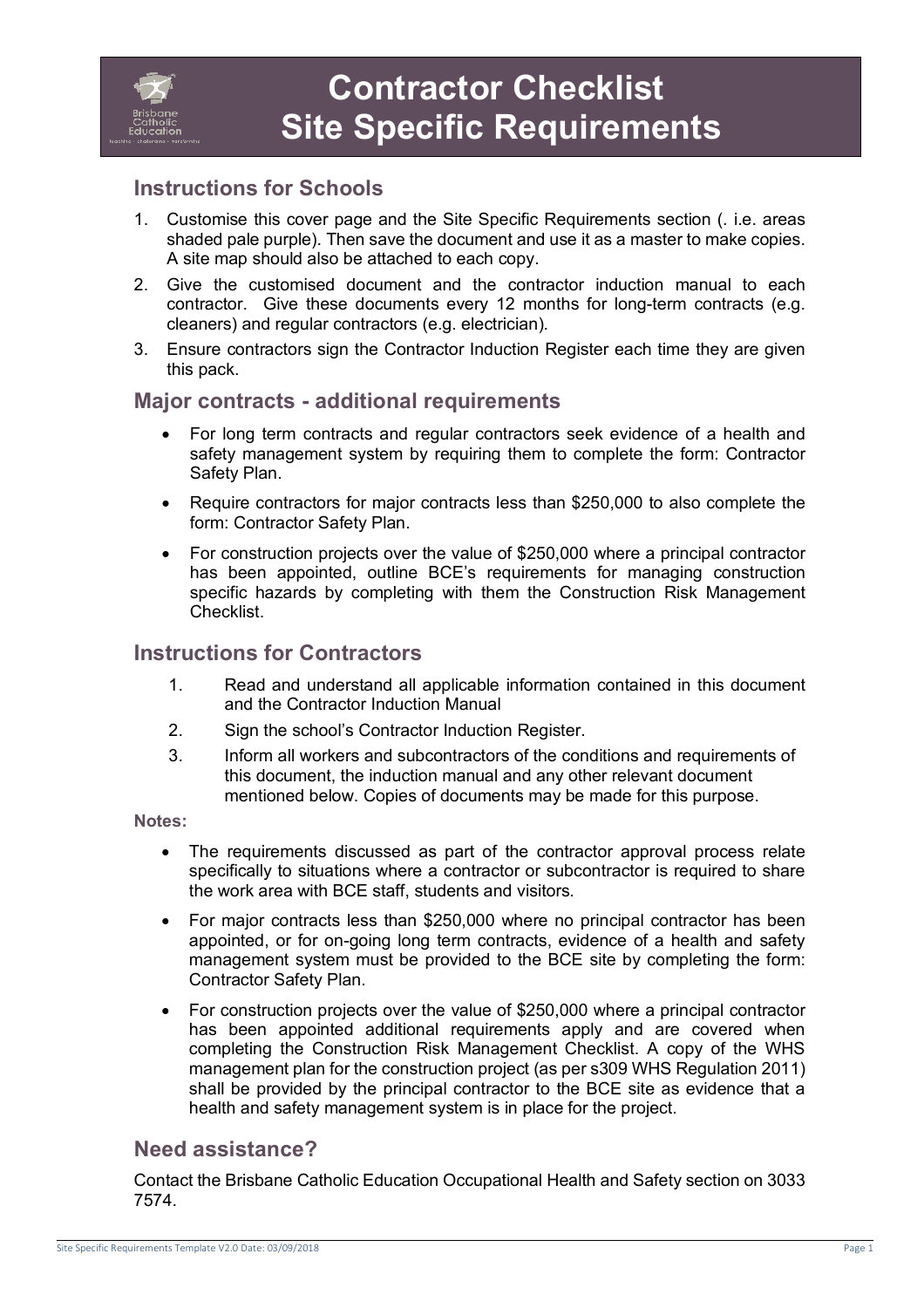| Date:                                            |                                           |
|--------------------------------------------------|-------------------------------------------|
| <b>School/ College/Office:</b>                   | <b>Our Lady of Lourdes Primary School</b> |
| Name of the site's contractor<br>liaison person: | <b>Monica Gascoine</b>                    |
| <b>Phone:</b>                                    | 3345 0700                                 |
| Fax:                                             |                                           |
| Email:                                           | Gascoines5@hotmail.com                    |
|                                                  |                                           |

# **Site Specific Requirements**

Schools are busy and constantly changing environments. Children are by their nature inquisitive and they do not always evaluate the consequences of their actions. It is therefore critical that risks arising from contract work are managed to ensure children, as well as other members of the school community, are protected from harm. This will require action from both the contractor and the school to adequately plan contract work, to communicate effectively during the work and to remain ever vigilant in assessing and managing risks. Specifically, the following areas have been identified as being exposing schools to specific risks.

## **ACCESS PROCEDURES**

Below outlines the site's requirements for accessing the site to gain entry to the contractor's work area. Information here may include but is not limited to:

- Times that the schools grounds/site can be accessed
- Procedure for contractors and subcontractors signing in and out
- How contractors and subcontractors are identified whilst on site
- Times when deliveries can be made
- How delivery trucks gain access to the contractor's work area (extending also to the use of spotters)
- Relevant school zones including school pick up/drop zones

When working on the school site, contractor are required to report to the office or Groundsperson (if in holiday time) and sign in prior to commencing work each day. During school hours contractor are required to wear a printed badge showing the name and company they represent. Contractors can only enter the school during hours agreed to by the Principal/ groundsperson. Contractors are not able to park in school drop off pick up zones.

Before commencing work, all documentation as requested by the school must be provided ie insurances, licences, blue cards, signed Contractor's induction register ( The manual for perusal can be found on the school website

### **FIRST AID**

It is expected that the contractor will provide their own first aid equipment. Information provided below details the extent to which the school may assist a contractor in dealing with incidents requiring first aid. This may include:

First aid is available from the school office.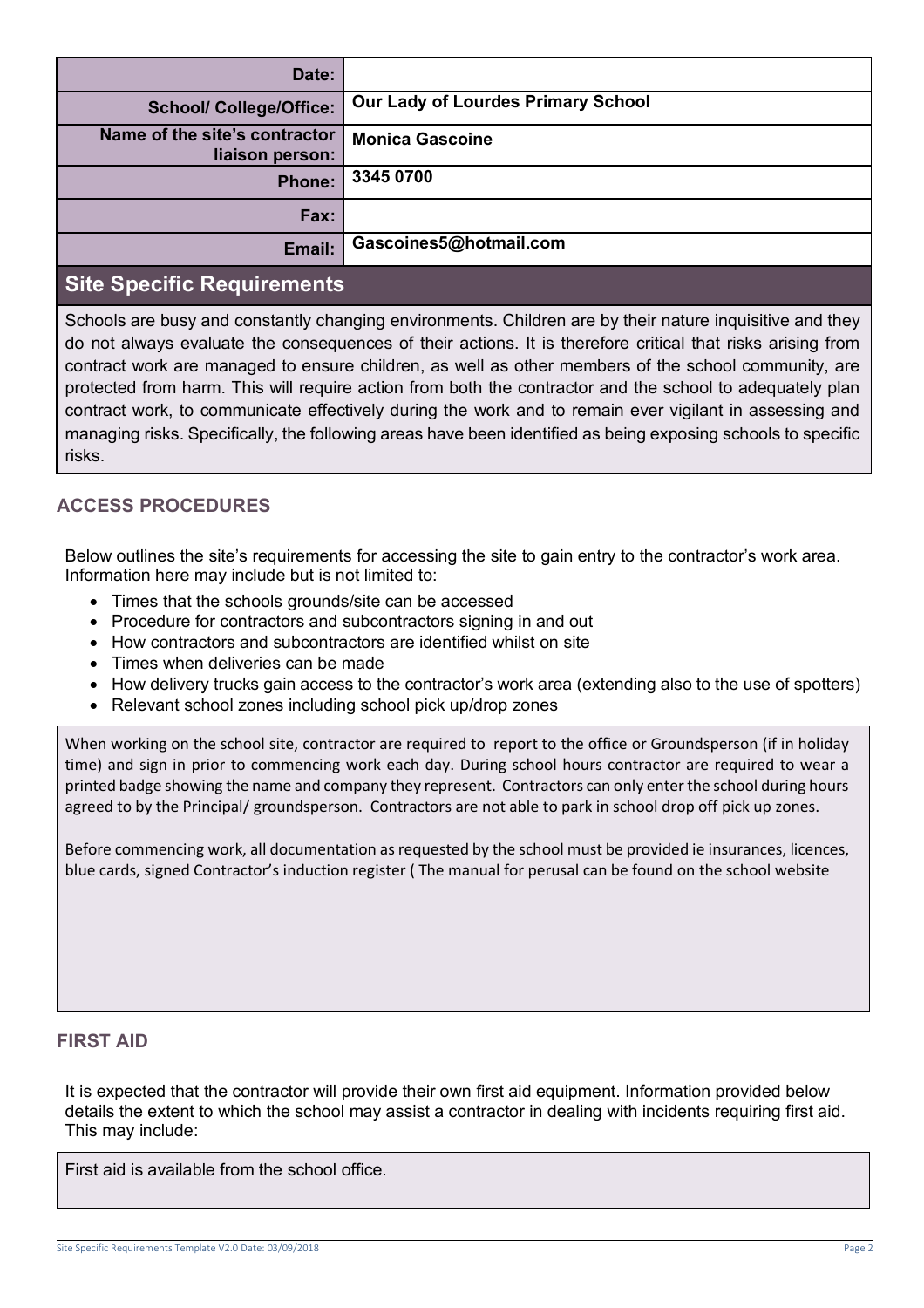### **EMERGENCY EVACUATION**

In the event of an emergency, such as a fire or lockdown situation, contractors are deemed to be visitors to the school. Below are the procedures that the contractor must adhere to in the event of a fire, evacuation or lockdown.

The Emergency Evacuation signal is the repeated hooting from loud horn The designated emergency assembly is on the school green ( oval). The contractor must report to the Warden. During school holidays, contractors are required to continue using the designated meeting point and follow directions of the school groundsperson or staff member on the premises.

The Emergency Lockdown signal is the repeated playing of "The Lion Sleeps Tonight" over the PA System. Should the school go into lockdown, all contractors are to follow the directions of school staff. Contractors are required to remain in lockdown until the appropriate authority has cancelled the lockdown. Cancellation will be relayed via a repeated message "Lockdown is now cancelled"

### **SITE PLAN**

To assist a contractor to orientate themselves around school grounds, details of relevant amenities and essential services are listed below.

A site plan is available from the office if required

#### **SMOKING**

Smoking (including tobacco and electronic cigarettes) is banned by legislation on school land and for an additional 5 metres beyond the boundary of school land. This includes all structures in this area such as bus shelters and carparks. Smoking laws relating to school land apply at all times – during and after school hours, on weekends and during school holidays. Land where other educational facilities, instruction or activities occur (e.g. sporting fields) is designated as school land. On premises that are not designated as school land, smoking is banned in enclosed areas, within 4 metres of any part of an entrance to a building while general access to the building is available and within 10 metres of any part of children's playground equipment.

There are no designated smoking areas for contractors. There is no smoking on school land or within a 5 metre boundary of school land.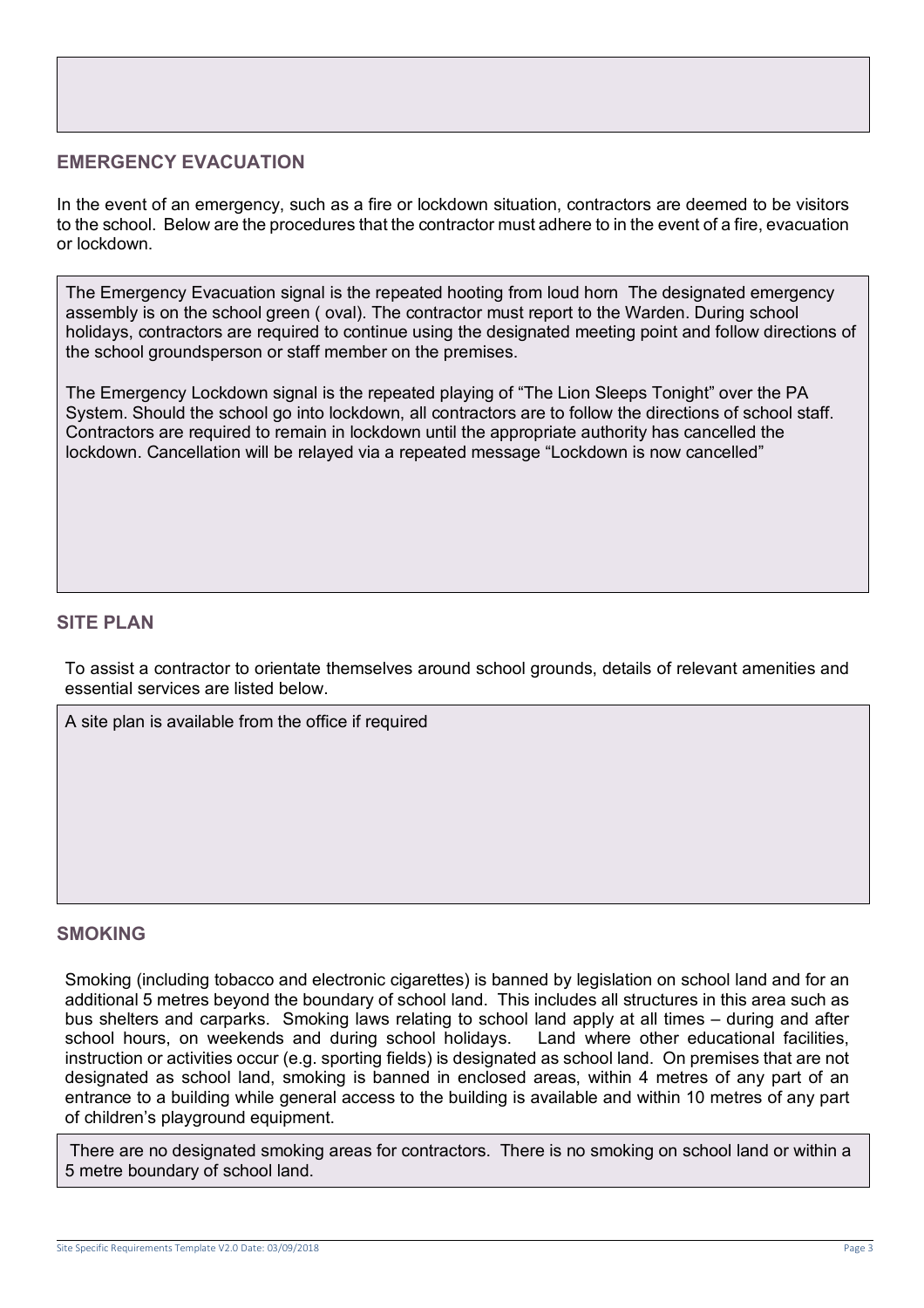### **TOILETS**

Use of student toilets is prohibited. Access to other toilets is subject to the details below.

Contractors are prohibited from using student toilet facilities. Staff toilets are available in the office or on the first level of Block D. This require a key that can be collected from the groundsperson.

### **WORK-SITE BOUNDARIES**

All places where contractors perform work are to be delineated by an agreed site boundary. The boundaries shall be constructed according to the circumstances and the nature of work taking place and may include welded mesh fences, barricades, warning signs, locked doors/gates, "witches hats", total enclosure and/or other agreed methods. Such boundaries shall be maintained to the satisfaction of BCE's Contractor Liaison Person.

In defining the work area to be delineated by the site boundary, consideration should be given to access routes, the space required to undertake the work safely and to store materials, minimising disruption to the normal activities, and a buffer zone to ensure the safety of any site staff, students and visitors.

Provision of site boundary equipment eg safety fencing, witches hats, is the responsibility of the contractor

### **OTHER**

Other specific site requirements unique to the school are provided below. This may include, but not limited to:

- Asbestos procedures including work area access permits
- Procedure for dealing with disruption to services
- Impact of after hour access by school community groups such as
	- § Out of school hours care/vacation care
	- Weekend users of facilities